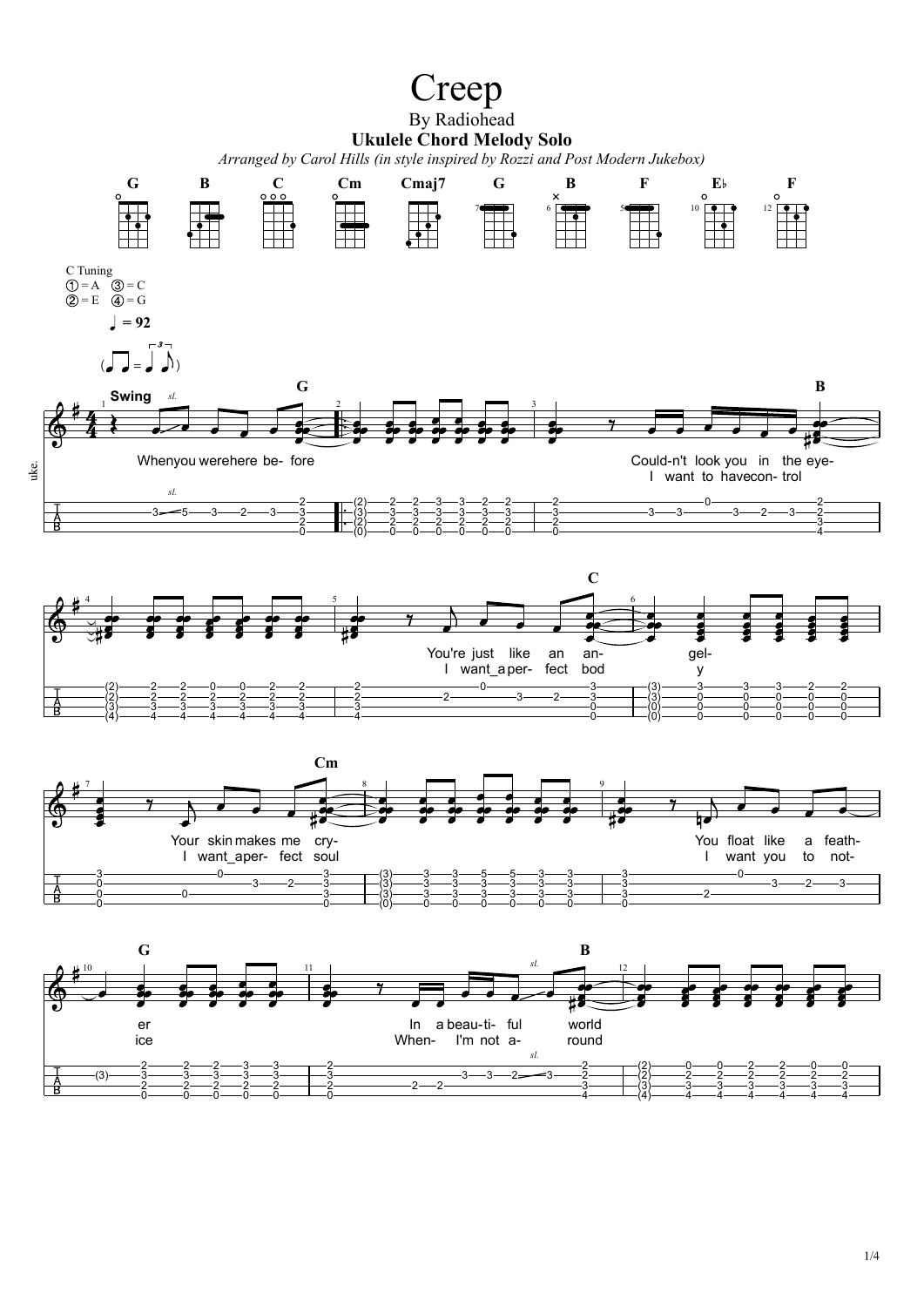







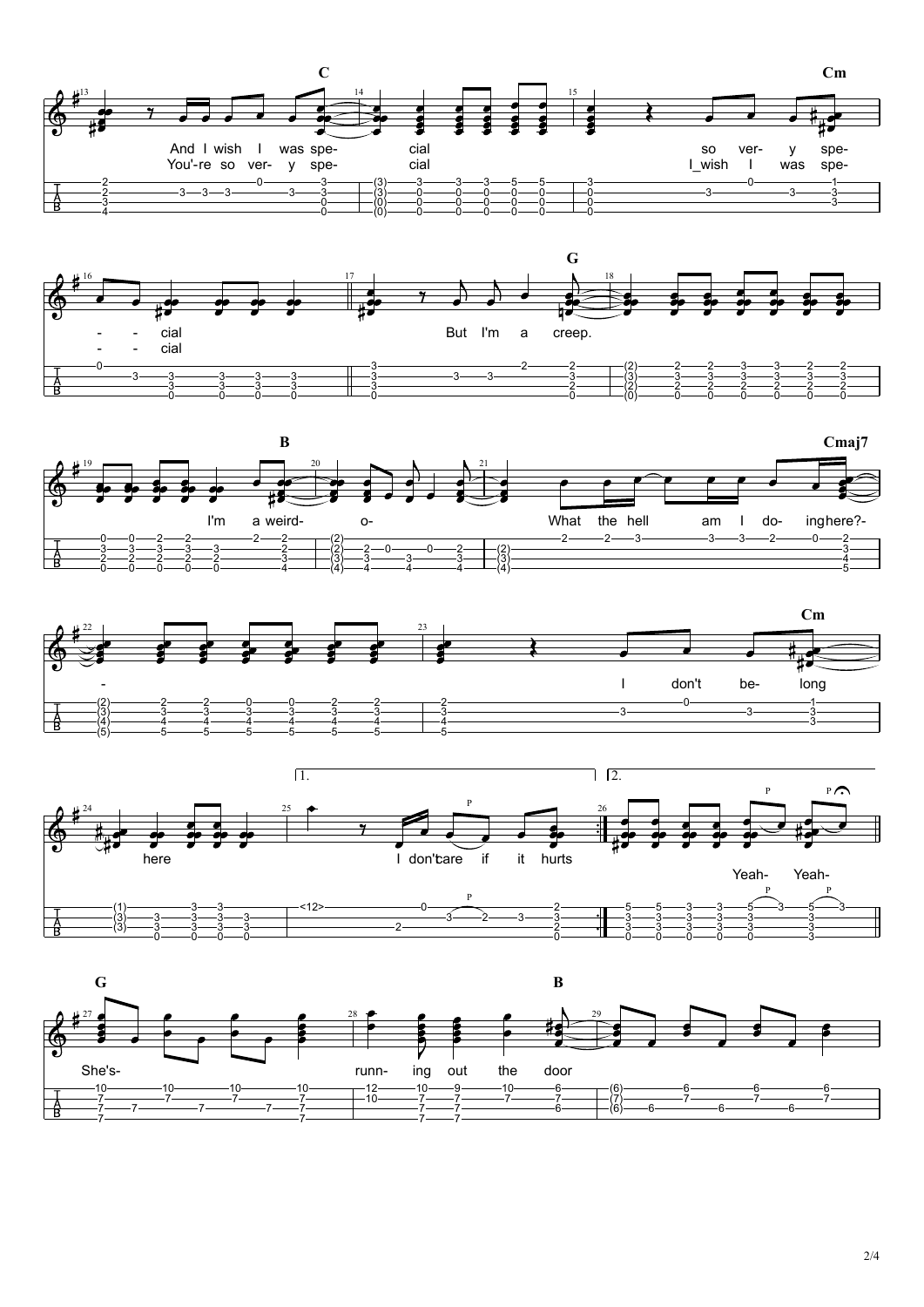









 $\overline{46}$ 

 $\bf{B}$ 

 $\mathbf C$ 



![](_page_2_Figure_9.jpeg)